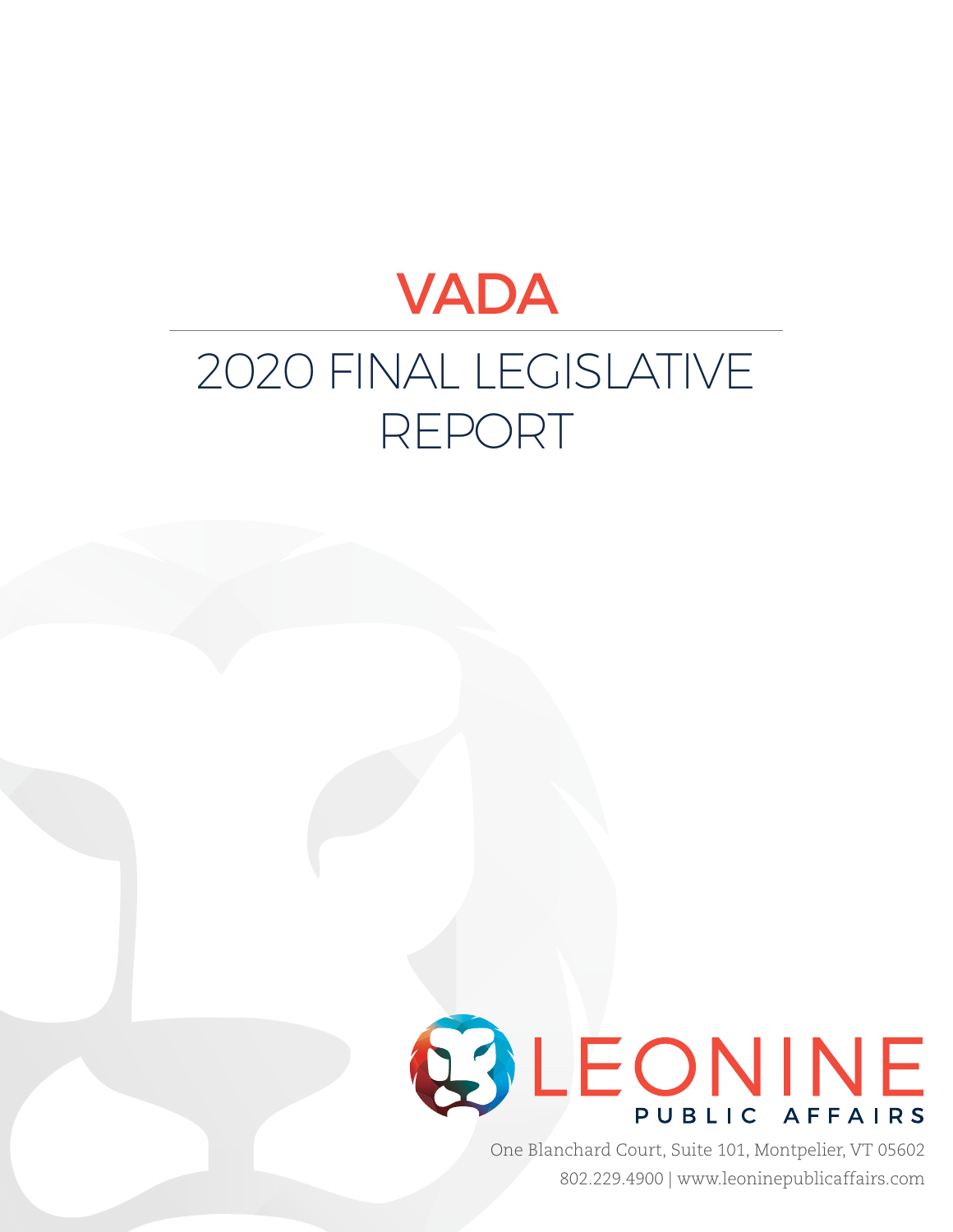

The Vermont General Assembly convened on January 7, 2020 and adjourned *sine die* an unprecedented nearly nine months later on September 25, 2020 due to the COVID-19 pandemic. This report supplements the weekly reports throughout the session and the 2020 interim legislative report sent in July so that VADA members have one place to look for all bills of interest that passed this year. Section 1 of this report contains all the bills of interest to VADA that were enacted into law in 2020. Section 2 contains the key bills of interest to VADA that were introduced during the biennium but did not pass.

# SECTION 1: BILLS ENACTED INTO LAW IN 2020

## TWO TRANSPORTATION BILLS

In 2020 lawmakers met for two mini-sessions, from January 7 to June 26 and from August 25 to September 25. In between, lawmakers took an eight-week break to assess the impact the pandemic was having on state revenues in order to build a full year state budget. In a typical year there is one annual Transportation Bill but this year there were two, one that passed before lawmakers took a break on June 26 and one that passed before final adjournment on September 25. The two bills are summarized below.

[Act 121 \(H.942\)](https://legislature.vermont.gov/Documents/2020/Docs/ACTS/ACT121/ACT121%20As%20Enacted.pdf), **An act relating to the Transportation Program and miscellaneous changes to laws related to transportation**, Governor signed on June 30, 2020

This bill passed before lawmakers adjourned on June 26 for a summer break. Most significant for VADA are these sections:

» **Direct-to-Consumer Motor Vehicle Sales (Sec. 22)** – The Act contains a study of direct-to-consumer motor vehicle sales to Vermonters by entities such as Tesla and Carvana. This study was a compromise in response to [S.241](https://legislature.vermont.gov/Documents/2020/Docs/BILLS/S-0241/S-0241%20As%20Introduced.pdf), a bill that Senator Andrew Perchlik, D-Washington, said he introduced to make clear that Tesla could sell vehicles directly to Vermonters and could open a service center in Vermont. The bill as introduced amended the definition of "dealer" in department of motor vehicle law to add a definition of "motor vehicle manufacturer that sells directly to consumers" and then allowed such a manufacturer to either directly or indirectly open a repair facility in Vermont and exempts them from Vermont's motor vehicle franchise law. VADA strongly opposed the bill. As a compromise, VADA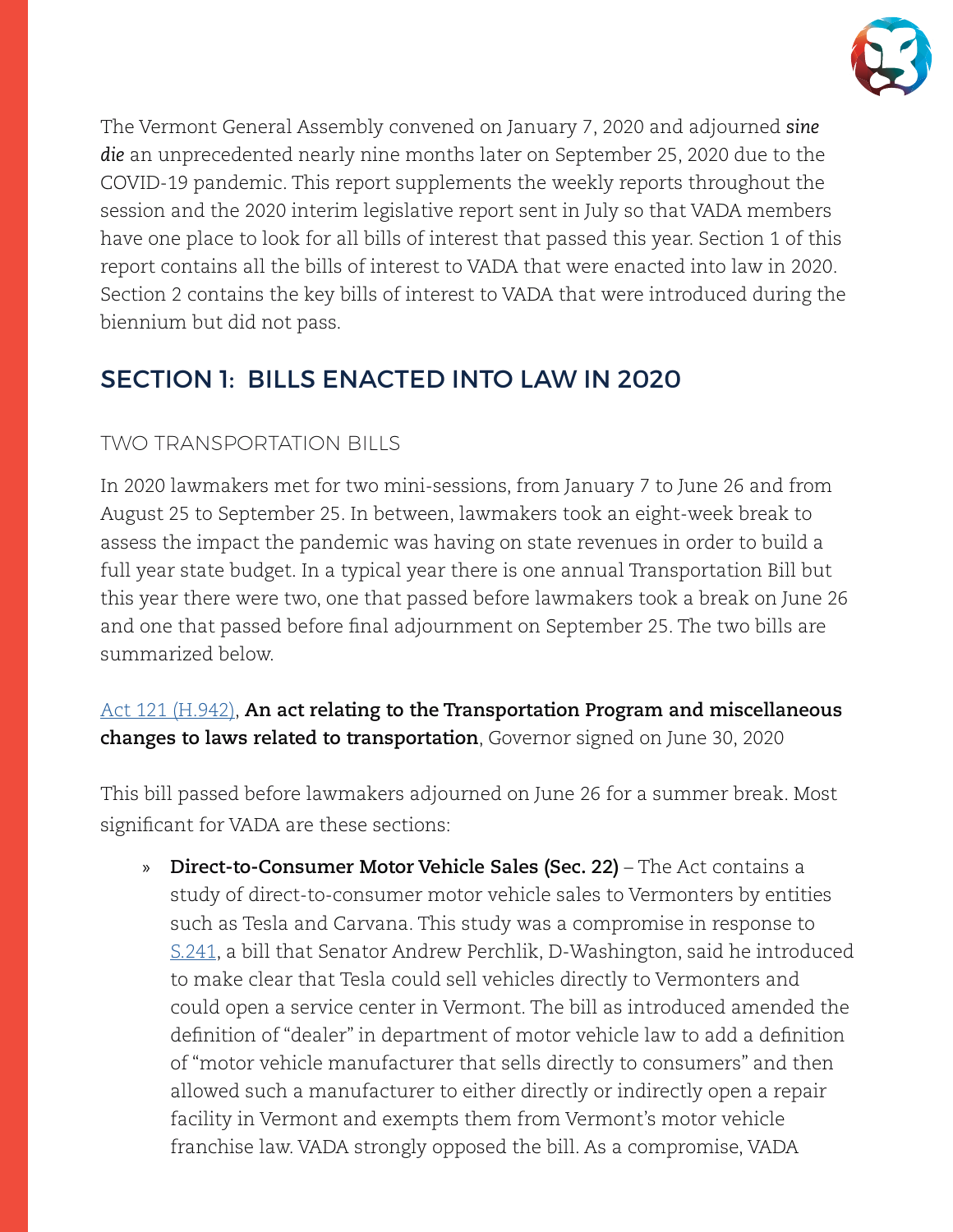

drafted and agreed to a study that was enacted into law. The study requires the Agency of Transportation, in consultation with the Attorney General's Office, the Department of Financial Regulation, a manufacturer that engages in direct-to-consumer motor vehicle sales to Vermont consumers and VADA, to study consumer protection, tax, financing and other laws related to direct-to-consumer sales and report to lawmakers by December 15, 2020.

» **Vehicle Incentive and Emissions Repair Programs and the New Plug-In Electric Vehicle (PEV) Incentive Program (Secs. 13 & 14)**. The bill includes new income guidelines for the New PEV Incentive Program that are based on adjusted gross income rather medium household income and eligibility for weatherization. The maximum incentive is now set at \$4,000 for a battery electric vehicle (BAV) and \$3,000 for a plug-in hybrid electric vehicle (PHEV). MSRP remains at \$40,000. The bill adds \$50,000 in transportation funds for the emissions repair program.

## [Act 154 \(H.969\)](https://legislature.vermont.gov/Documents/2020/Docs/ACTS/ACT154/ACT154%20As%20Enacted.pdf), **An act relating to making appropriations for the support of government Governor**, signed on October 2, 2020

Before lawmakers adjourned on September 25th, they passed Act 154 (H.969), the FY21 budget bill. The budget bill includes the so-called "FY21 Transportation Budget Restatement bill," amending sections of the Transportation Bill enacted into law in June (Act 121/H.942).

The amendments to Act 121 can be found in Secs. G.100 to G.113 on pages 219-236.

- » Act 154 did not further amend the eligibility criteria for the vehicle emission repair or vehicle incentive programs but it did add funding for the New PEV Incentive Program. Sec. B.1100.1(a)(2)(C) appropriates \$1 million in one-time transportation funds for the New PEV Incentive Program for incentives and program development costs "with up to \$100,000.00 of that \$1,000,000.00 available to continue and expand the Agency of Transportation's publicprivate partnership with Drive Electric Vermont to support the expansion of the plug-in electric vehicle market in the State."
- » Sec. 1100.1(a)(1) appropriates \$900,000 to the Agency of Digital Services for DMV for "information technology system modernization." Testimony indicated DMV will use this funding to purchase software and printers so inspection stations can print inspection stickers.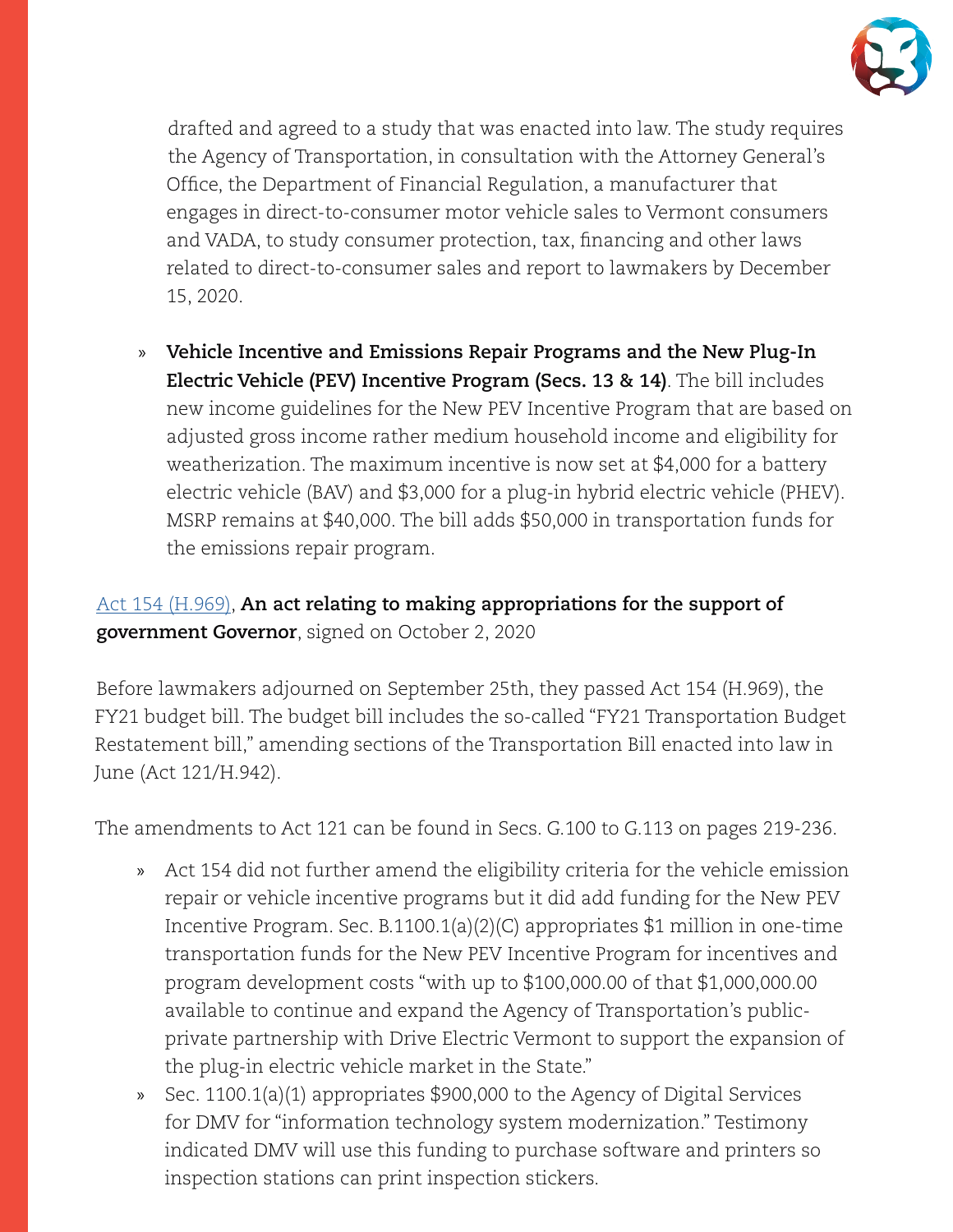

#### [Act 153 \(H.688\)](https://legislature.vermont.gov/Documents/2020/Docs/ACTS/ACT153/ACT153%20As%20Enacted.pdf) **Vermont Global Warming Solutions Act of 2020**

Effective Sept. 22, 2020, the date the Senate overrode the Governor's veto (the House overrode on Sept. 17, 2020)

Act 153 turns Vermont's greenhouse gas reduction goals into greenhouse gas reduction mandates. It creates a 23-member Vermont Climate Council, chaired by the Secretary of Administration, which must adopt a Climate Action Plan by December 1, 2021, and update it every four years thereafter. The Act requires the Agency of Natural Resources to adopt rules consistent with the plan. The Act authorizes any person to bring a lawsuit if ANR does not adopt rules or those rules are deemed insufficient to meet the greenhouse gas reduction mandates. Opponents of the bill, including the Governor, were concerned the state is opening itself up to lawsuits if the state is unable to meet the mandates, among other concerns. Here is a link to a [summary of Act 153](https://legislature.vermont.gov/Documents/2020/Docs/ACTS/ACT153/ACT153%20Act%20Summary.pdf).

### [Act 151 \(S.337\)](https://legislature.vermont.gov/Documents/2020/Docs/ACTS/ACT151/ACT151%20As%20Enacted.pdf), **An Act Relating to Energy Efficiency Entities and Programs to Reduce Greenhouse Gas Emissions in the Thermal Energy and Transportation Sectors**

Governor signed on September 23, 2020

Act 151 authorizes the use of up to \$2 million per year from existing electric efficiency funds for up to 3 years (\$6 million total) to be spent on programs, measures and services that reduce greenhouse gas emissions in the thermal energy or transportation sectors. The Act is seen as a stop gap measure to fund greenhouse gas emission reduction efforts in the transportation sector until the Public Utility Commission issues its final report in the PUC's "All Fuels Utility" or "Act 62" Docket. The PUC must issue an "all fuels utility" report by January 15, 2021, outlining a proposed revenue source to fund transportation efficiencies the same way that electricity is taxed to pay for electric efficiencies.

#### [Act 149 \(S.339\)](https://legislature.vermont.gov/Documents/2020/Docs/ACTS/ACT149/ACT149%20As%20Enacted.pdf), **Miscellaneous Changes to Laws Related to Vehicles**

Governor signed on July 13, 2020

Act 149 contains numerous changes to Vermont's motor vehicle statutes. Some provisions of interest to VADA are:

» the creation of a new "electronic in-transit registration permit" to allow an individual, other than a motor vehicle dealer, to move a vehicle into or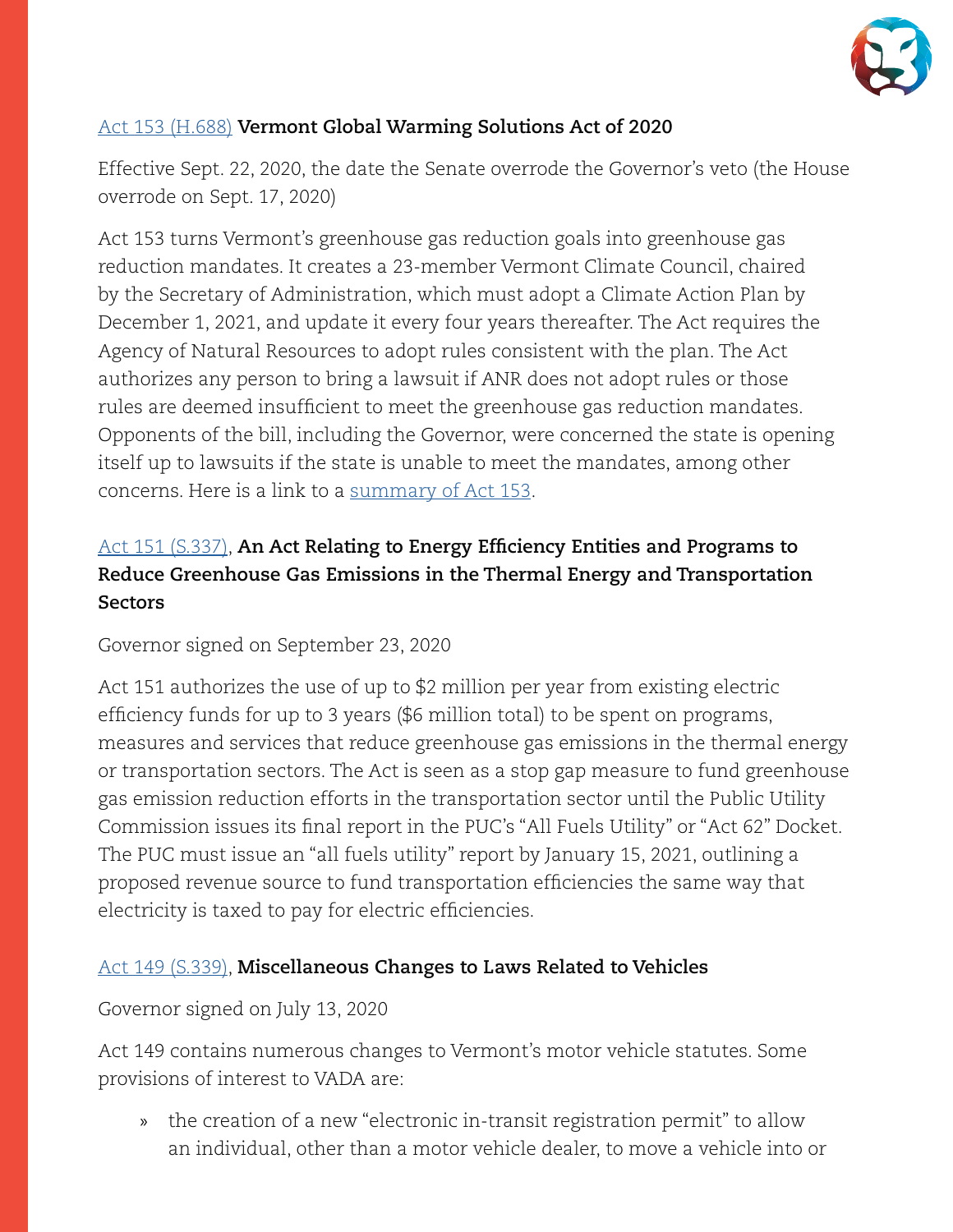

around the state for the purpose of registering it

- » a provision that allows Vermont residents to get an exempt vehicle title for a vehicle that is more than 15 years old (rather than more than 25 years old)
- » a provision requiring DMV to report in January on the department's procedures for the release of personal information it collects
- » a provision directing the Agency of Transportation to develop an on-line permitting system for trucks and study a number of truck related safety issues

#### [Act 91 \(H.742\),](https://legislature.vermont.gov/Documents/2020/Docs/ACTS/ACT091/ACT091%20As%20Enacted.pdf) **An Act Related to Vermont's Response to COVID-19**

Governor signed on March 30, 2020

The bulk of Act 91 relates to health care but Sections 35-37 relate to transportation. The Act allows photographs on driver's license renewals to be up to 16 years old to allow more people to remotely renew their licenses. The Act also requires the Commissioner of DMV to extend for 90 days beyond expiration, all driver's licenses, learner's permits, privileges to operate, non-driver identification cards, registrations, and registration plates or placards for an individual with a disability.

#### [Act 150 \(S.342\)](https://legislature.vermont.gov/Documents/2020/Docs/ACTS/ACT150/ACT150%20As%20Enacted.pdf), **An Act Relating to Temporary Workers' Compensation Amendments Related to COVID-10**

Governor signed on July 13, 2020

Act 150 creates a presumption that if an employee is disabled or dies from COVID-19 it will be covered under workers' compensation under certain conditions. The presumption is stronger for "front-line workers." This presumption will be repealed on January 15, 2021 unless the legislature acts to extend it before then. The bill also requires the Commissioner of Financial Regulation to examine the potential for creating a special fund to reimburse workers' compensation insurers and others for workers' compensation costs related to COVID-19.

# SECTION 2. BILLS OF INTEREST TO VADA THAT DID NOT **PASS**

Since this year is the second year of the 2019-2020 biennium, all bills that were not enacted into law do not carry forward to next year and are dead.